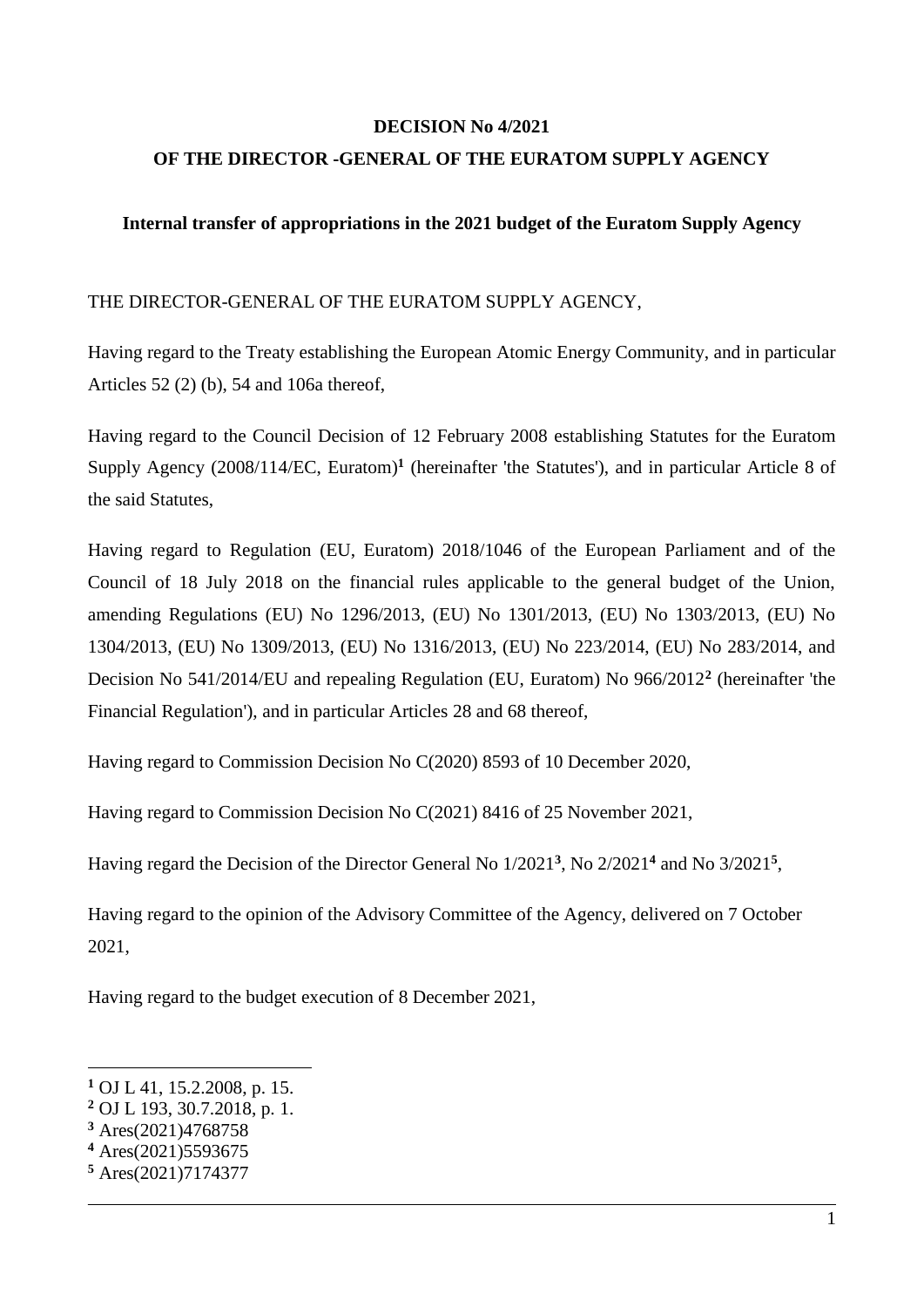#### Whereas:

- (1) The Agency intends to reallocate small amounts of money that could not be spent in 2021 to support upcoming business needs.
- (2) The Agency is committed to implementing the principle of sound financial management.

HAS DECIDED AS FOLLOWS:

## *Article 1*

The internal transfer within Title II of the amount of EUR 293 from Article 232 to Article 235 within Chapter 23 "Current administrative expenditure", the amount of EUR 6 711.36 from Item 2420 to Item 2421 within Chapter 24 "Postal charges and telecommunications", the amount of EUR 1 982.81 from Article 252 to Article 255 within Chapter 25 "Expenditure on formal and other meetings" and the amount of EUR 1 118.33 from Article 271 to Article 272 within Chapter 27 "Publication and information" of the Agency's statement of expenditure as set out in the Annex, is hereby approved.

## *Article 2*

This Decision shall enter into force on the day of its adoption.

# *Article 3*

Copy of this Decision shall be communicated, upon its adoption, to the European Commission.

Done at Luxembourg

*The Director General*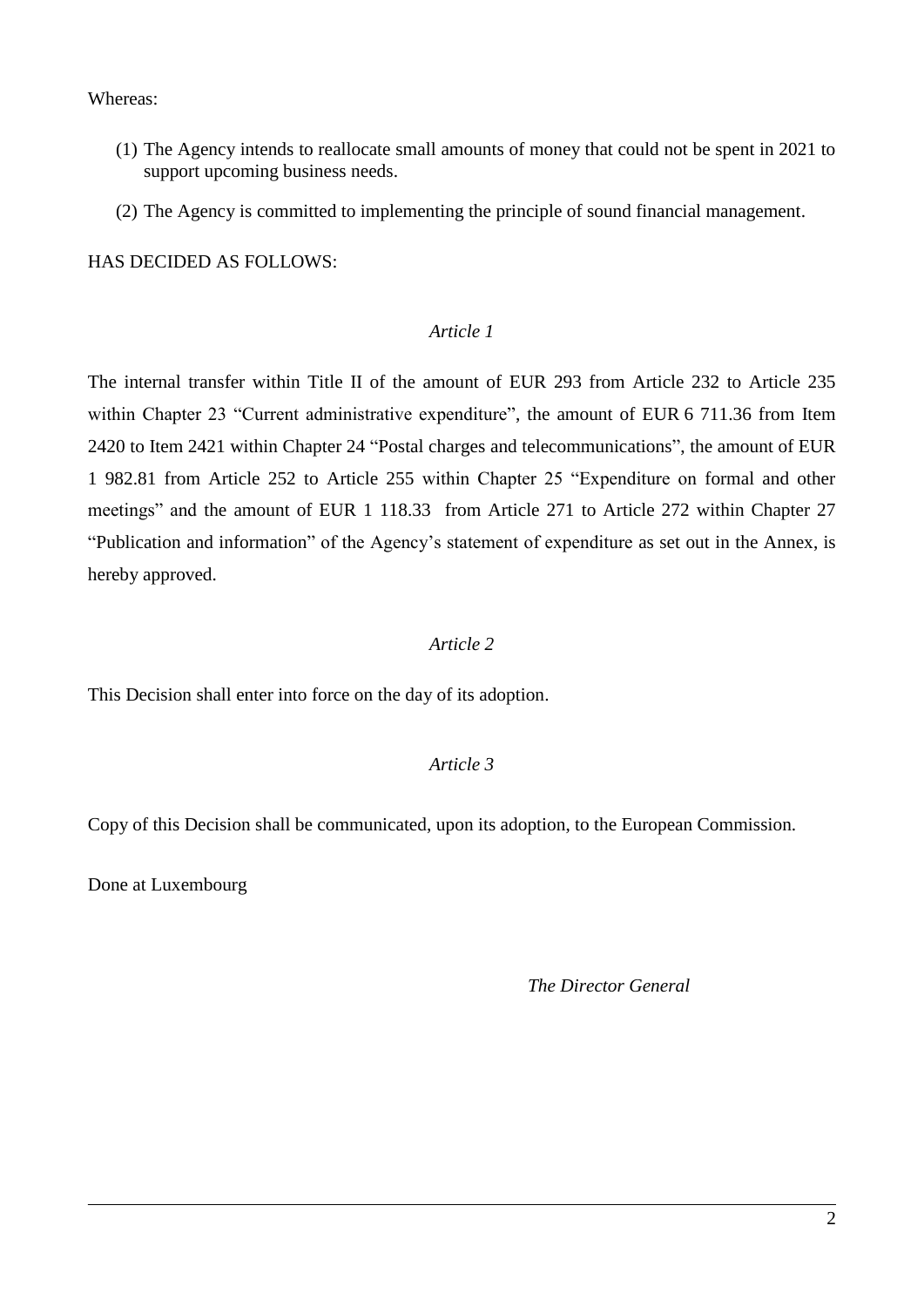# EURATOM SUPPLY AGENCY BUDGET 2021 INTERNAL TRANSFER No. 4/2021 (based on budget execution of 8/12/2021)

# **STATEMENT OF REVENUE**

| <b>Title</b>                                   | <b>Heading</b>      | <b>New amount</b><br><b>Budget 2021</b> | <b>Internal</b><br><b>Transfer</b><br>$4/2021^{(6)}$ | <b>Budget</b><br><b>Amendment</b><br>$1/2021^{(5)}$ | <b>Internal</b><br><b>Transfer</b><br>$3/2021^{(4)}$ | <b>Internal</b><br><b>Transfer</b><br>$2/2021^{(3)}$ | <b>Internal</b><br><b>Transfer</b><br>$1/2021^{(2)}$ | Budget 2021 <sup>(1)</sup> | <b>Comments</b>                                                                      |
|------------------------------------------------|---------------------|-----------------------------------------|------------------------------------------------------|-----------------------------------------------------|------------------------------------------------------|------------------------------------------------------|------------------------------------------------------|----------------------------|--------------------------------------------------------------------------------------|
| <b>Chapter</b>                                 |                     |                                         |                                                      |                                                     |                                                      |                                                      |                                                      |                            |                                                                                      |
| <b>Article</b>                                 |                     |                                         |                                                      |                                                     |                                                      |                                                      |                                                      |                            |                                                                                      |
| Item                                           |                     |                                         |                                                      |                                                     |                                                      |                                                      |                                                      |                            |                                                                                      |
| 1EU contribution                               |                     |                                         |                                                      |                                                     |                                                      |                                                      |                                                      |                            |                                                                                      |
| 100 EU contribution                            |                     | 210.000,00                              | 0,00                                                 | 0,00                                                | 0,00                                                 | 0,00                                                 | 0,00                                                 | 210.000,00                 |                                                                                      |
|                                                | Article 100 - Total | 210.000,00                              | 0,00                                                 | 0,00                                                | 0,00                                                 | 0,00                                                 | 0,00                                                 | 210.000,00                 |                                                                                      |
|                                                | Chapter 10 - Total  | 210.000,00                              | 0,00                                                 | 0,00                                                | 0,00                                                 | 0,00                                                 | 0,00                                                 | 210.000,00                 |                                                                                      |
|                                                | Title 1 - Total     | 210.000,00                              | 0,00                                                 | 0,00                                                | 0,00                                                 | 0,00                                                 | 0,00                                                 | 210.000,00                 |                                                                                      |
| 5 Administrative activity<br>520 Bank interest |                     | 0,00                                    | 0,00                                                 | 0,00                                                | 0,00                                                 | 0,00                                                 | 0,00                                                 | 0,00                       | This item is intended to record revenue from bank interest on the Agency's accounts. |
|                                                | Article 520 - Total | 0,00                                    | 0,00                                                 | 0,00                                                | 0,00                                                 | 0,00                                                 | 0,00                                                 | 0,00                       |                                                                                      |
|                                                | Chapter 52 - Total  | 0,00                                    | 0,00                                                 | 0,00                                                | 0,00                                                 | 0,00                                                 | 0,00                                                 | 0,00                       |                                                                                      |
|                                                | Title 5 - Total     | 0,00                                    | 0,00                                                 | 0,00                                                | 0,00                                                 | 0,00                                                 | 0,00                                                 | 0,00                       |                                                                                      |
|                                                | TOTAL               | 210.000,00                              | 0,00                                                 | 0,00                                                | 0,00                                                 | 0,00                                                 | 0,00                                                 | 210.000,00                 |                                                                                      |

# **STATEMENT OF EXPENDITURE**

|                |                                                                                                   | <b>New amount</b>  | <b>Internal</b><br><b>Transfer</b> | <b>Budget</b>                      | <b>Internal</b><br><b>Transfer</b> | <b>Internal</b><br><b>Transfer</b> | <b>Internal</b><br><b>Transfer</b> | Budget 2021 <sup>(1)</sup> |                                                                                                                                                                                            |
|----------------|---------------------------------------------------------------------------------------------------|--------------------|------------------------------------|------------------------------------|------------------------------------|------------------------------------|------------------------------------|----------------------------|--------------------------------------------------------------------------------------------------------------------------------------------------------------------------------------------|
| <b>Title</b>   | <b>Heading</b>                                                                                    | <b>Budget 2021</b> | $4/2021^{(6)}$                     | <b>Amendment</b><br>$1/2021^{(5)}$ | $3/2021^{(4)}$                     | $2/2021^{(3)}$                     | $1/2021^{(2)}$                     |                            | <b>Comments</b>                                                                                                                                                                            |
| Chapter        |                                                                                                   |                    |                                    |                                    |                                    |                                    |                                    |                            |                                                                                                                                                                                            |
| <b>Article</b> |                                                                                                   |                    |                                    |                                    |                                    |                                    |                                    |                            |                                                                                                                                                                                            |
| Item           |                                                                                                   |                    |                                    |                                    |                                    |                                    |                                    |                            |                                                                                                                                                                                            |
|                | 1 Staff                                                                                           |                    |                                    |                                    |                                    |                                    |                                    |                            |                                                                                                                                                                                            |
|                | 13 Missions and duty travel<br>130 Mission expenses, travel and other incidental expenses         |                    |                                    |                                    |                                    |                                    |                                    |                            |                                                                                                                                                                                            |
|                | 1300 Mission expenses, travel and other incidental expenses                                       |                    | 0,00                               | $-11.500,00$                       | 0,00                               | 0,00                               | 0,00                               |                            | 14.000,00 This appropriation is intended to cover expenditure on transport costs, daily                                                                                                    |
|                |                                                                                                   | 2.500,00           |                                    |                                    |                                    |                                    |                                    |                            | subsistence allowances and the ancillary or exceptional expenses incurred by statutory<br>staff while on mission in the interest of the service, in accordance with the provisions of      |
|                |                                                                                                   |                    |                                    |                                    |                                    |                                    |                                    |                            | the Staff Regulations of officials of the European Union.                                                                                                                                  |
|                |                                                                                                   |                    |                                    |                                    |                                    |                                    |                                    |                            |                                                                                                                                                                                            |
|                | Article 130                                                                                       | 2.500,00           | 0,00                               | $-11.500,00$                       | 0,00                               | 0,00                               | 0,00                               | 14.000,00                  |                                                                                                                                                                                            |
|                | Chapter 13 - Total                                                                                | 2.500,00           | 0,00                               | $-11.500,00$                       | 0,00                               | 0,00                               | 0,00                               | 14.000,00                  |                                                                                                                                                                                            |
|                | 17 Entertainment and representation expenses                                                      |                    |                                    |                                    |                                    |                                    |                                    |                            |                                                                                                                                                                                            |
|                | 170 Representation expenses for staff                                                             |                    |                                    |                                    |                                    |                                    |                                    |                            |                                                                                                                                                                                            |
|                | 1700 Representation expenses, events and internal meetings                                        | 1.000,00           | 0,00                               | 0,00                               | 0,00                               | 0,00                               | 0,00                               |                            | 1.000,00 This appropriation is intended to cover the cost officially incurred by persons officially<br>representing the Agency including costs incurred for miscellaneous receptions and   |
|                |                                                                                                   |                    |                                    |                                    |                                    |                                    |                                    | 15.000,00                  | internal meetings.                                                                                                                                                                         |
|                | Title 1 - Total                                                                                   | 3.500,00           | 0,00                               | $-11.500,00$                       | 0,00                               | 0,00                               | 0,00                               |                            |                                                                                                                                                                                            |
|                | 2 Buildings, equipment and miscellaneous operating                                                |                    |                                    |                                    |                                    |                                    |                                    |                            |                                                                                                                                                                                            |
|                | expenditure                                                                                       |                    |                                    |                                    |                                    |                                    |                                    |                            |                                                                                                                                                                                            |
|                | 22 Movable property and associated costs                                                          |                    |                                    |                                    |                                    |                                    |                                    |                            |                                                                                                                                                                                            |
|                | 225 Documentation and library expenditure<br>2255 Subscriptions and purchase of information media | 12.077,26          | 0,00                               | $-1.922,74$                        | 0,00                               | 0,00                               | 0,00                               |                            | 14.000,00 This appropriation is intended to cover: the purchase of books and other works in hard                                                                                           |
|                |                                                                                                   |                    |                                    |                                    |                                    |                                    |                                    |                            | copy and in electronic form for the library; expenditure on subscriptions to newspapers,<br>specialist periodicals, official journals, parliamentary papers, foreign trade statistics,     |
|                |                                                                                                   |                    |                                    |                                    |                                    |                                    |                                    |                            | press agency bulletins and various other specialised publications; the cost of<br>subscriptions and access to electronic information services and external data bases                      |
|                |                                                                                                   |                    |                                    |                                    |                                    |                                    |                                    |                            | and the acquisition of electronic media (CD-ROMs etc.); the training and support<br>required for accessing this information; copyright fees.                                               |
|                |                                                                                                   |                    |                                    |                                    |                                    |                                    |                                    |                            |                                                                                                                                                                                            |
|                | Article 225                                                                                       | 12.077,26          | 0,00                               | $-1.922,74$                        | 0,00                               | 0,00                               | 0,00                               | 14.000,00                  |                                                                                                                                                                                            |
|                | Chapter 22 - Total                                                                                | 12.077,26          | 0,00                               | $-1.922,74$                        | 0,00                               | 0,00                               | 0,00                               | 14.000,00                  |                                                                                                                                                                                            |
|                |                                                                                                   |                    |                                    |                                    |                                    |                                    |                                    |                            |                                                                                                                                                                                            |
|                | 23 Current administrative expenditure                                                             |                    |                                    |                                    |                                    |                                    |                                    |                            |                                                                                                                                                                                            |
|                | 232 Financial charges                                                                             |                    | $-293,00$                          | 0,00                               | 0,00                               | 0,00                               | 0,00                               |                            |                                                                                                                                                                                            |
|                | 2320 Bank charges<br>Article 232                                                                  | 207,00             | $-293,00$                          | 0,00                               | 0,00                               | 0,00                               | 0,00                               | 500,00                     | 500,00 This appropriation is intended to cover bank charges and the cost of the connection to the interbank telecommunications network.                                                    |
|                |                                                                                                   | 207,00             |                                    |                                    |                                    |                                    |                                    |                            |                                                                                                                                                                                            |
|                | 233 Legal charges                                                                                 |                    |                                    |                                    |                                    |                                    |                                    |                            |                                                                                                                                                                                            |
|                | 2330 Legal costs                                                                                  | 0,00               | 0,00                               | 0,00                               | 0,00                               | 0,00                               | 0,00                               |                            | $0,00$ This appropriation is intended to cover costs which may be awarded against the Agency<br>by the Court of Justice, the General Court or national courts, the cost of hiring outside  |
|                |                                                                                                   |                    |                                    |                                    |                                    |                                    |                                    |                            | lawyers/legal advisers to represent the Agency in Union and national courts.                                                                                                               |
|                | $2339$ Fines                                                                                      | 0,00               | 0,00                               | 0,00                               | 0,00                               | 0,00                               | 0,00                               |                            | 0,00 This appropriation is intended to cover the damages and interest expenses, agreed<br>compensation through amicable settlement and administrative fines.                               |
|                | Article 233                                                                                       | 0,00               | 0,00                               | 0,00                               | 0,00                               | 0,00                               | 0,00                               | 0,00                       |                                                                                                                                                                                            |
|                |                                                                                                   |                    |                                    |                                    |                                    |                                    |                                    |                            |                                                                                                                                                                                            |
|                | 235 Other operating expenditure<br>2350 Membership of nuclear organisations                       |                    | 293,00                             | 0,00                               | 0,00                               | 0,00                               |                                    |                            |                                                                                                                                                                                            |
|                | Article 235                                                                                       | 3.793,00           | 293,00                             | 0,00                               | 0,00                               |                                    | 0,00<br>0,00                       | 3.500,00                   | $3.500,00$ This appropriation is intended to cover membership of nuclear organisations relevant to the Agency's activities.                                                                |
|                |                                                                                                   | 3.793,00           |                                    |                                    |                                    | 0,00                               |                                    |                            |                                                                                                                                                                                            |
|                | Chapter 23 - Total                                                                                | 4.000,00           | 0,00                               | 0,00                               | 0,00                               | 0,00                               | 0,00                               | 4.000,00                   |                                                                                                                                                                                            |
|                |                                                                                                   |                    |                                    |                                    |                                    |                                    |                                    |                            |                                                                                                                                                                                            |
|                | 24 Postal charges and telecommunications<br>242 Computer infrastructure                           |                    |                                    |                                    |                                    |                                    |                                    |                            |                                                                                                                                                                                            |
|                | 2420 Computer centre                                                                              | 10.092,78          | $-6.711,36$                        | 13.422,74                          | $-25.618,60$                       | 0,00                               | 0,00                               |                            | 29.000,00 This appropriation is intended to cover, in general, the purchase or maintenance of                                                                                              |
|                |                                                                                                   |                    |                                    |                                    |                                    |                                    |                                    |                            | computers, peripherals and software for the computer centre, and related IT<br>infrastructure and services costs. It includes other specific off-the-shelf softwares used                  |
|                | $2421$ Equipment and software for departmental systems <sup>(1)</sup>                             | 157.329,96         | 6.711,36                           | 0,00                               | 25.618,60                          | 0,00                               | 0,00                               |                            | by the Agency.<br>125.000,00 This appropriation is intended to cover the cost of studies, development and                                                                                  |
|                | Article 242 - Total                                                                               | 167.422,74         | 0,00                               | 13.422,74                          | 0,00                               | 0,00                               | 0,00                               | 154.000,00                 | maintenance related to NOEMI.                                                                                                                                                              |
|                | Chapter 24 - Total                                                                                | 167.422,74         | 0,00                               | 13.422,74                          | 0,00                               | 0,00                               | 0,00                               | 154.000,00                 |                                                                                                                                                                                            |
|                |                                                                                                   |                    |                                    |                                    |                                    |                                    |                                    |                            |                                                                                                                                                                                            |
|                | 25 Expenditure on formal and other meetings                                                       |                    |                                    |                                    |                                    |                                    |                                    |                            |                                                                                                                                                                                            |
|                | 252 Euratom Supply Agency's Advisory Committee meetings                                           |                    |                                    |                                    |                                    |                                    |                                    |                            |                                                                                                                                                                                            |
|                | 2520 Euratom Supply Agency's Advisory Committee meetings                                          | 1.517,19           | $-1.982,81$                        | 0,00                               | 0,00                               | $-3.500,00$                        | $-5.000,00$                        |                            | 12.000,00 This appropriation is intended to cover travel, per-diem and ancillary expenses of<br>experts, and expenses related to the organisation of meetings of the Advisory              |
|                |                                                                                                   |                    |                                    |                                    |                                    |                                    |                                    |                            | Committee and its sub-groups.                                                                                                                                                              |
|                | Article 252 - Total                                                                               | 1.517,19           | $-1.982,81$                        | 0,00                               | 0,00                               | $-3.500,00$                        | $-5.000,00$                        | 12.000,00                  |                                                                                                                                                                                            |
|                | 255 Miscellaneous expenditure on the organisation of and                                          |                    |                                    |                                    |                                    |                                    |                                    |                            |                                                                                                                                                                                            |
|                | participation in conferences, congresses and meetings                                             |                    |                                    |                                    |                                    |                                    |                                    |                            |                                                                                                                                                                                            |
|                | 2552 Conferences, congresses and meetings                                                         | 14.482,81          | 1.982,81                           | 0,00                               | 0,00                               | 3.500,00                           | 5.000,00                           |                            | 4.000,00 This appropriation is intended to cover expenditure on the organisation of and                                                                                                    |
|                |                                                                                                   |                    |                                    |                                    |                                    |                                    |                                    |                            | participation in conferences (enrolment fees etc)., congresses and meetings relevant to<br>its activities. It is also intended to cover the costs relating to the organisation of external |
|                |                                                                                                   |                    |                                    |                                    |                                    |                                    |                                    |                            | meetings not covered by the existing infrastructure.                                                                                                                                       |
|                | Article 255 - Total                                                                               | 14.482,81          | 1.982,81                           | 0,00                               | 0,00                               | 3.500,00                           | 5.000,00                           | 4.000,00                   |                                                                                                                                                                                            |
|                | Chapter 25 - Total                                                                                | 16.000,00          | 0,00                               | 0,00                               | 0,00                               | 0,00                               | 0,00                               | 16.000,00                  |                                                                                                                                                                                            |
|                |                                                                                                   |                    |                                    |                                    |                                    |                                    |                                    |                            |                                                                                                                                                                                            |
|                | 26 Consultations, studies<br>260 Limited consultations, studies and surveys                       |                    |                                    |                                    |                                    |                                    |                                    |                            |                                                                                                                                                                                            |
|                | $2600$ Limited consultations, studies and surveys <sup>(1)</sup>                                  | 0,00               | 0,00                               | 0,00                               | 0,00                               | 0,00                               | 0,00                               |                            | 0.00 Appropriation for contracting studies out to highly-qualified experts when the<br>Commission or the Agency does not have suitable staff available to allow these studies              |
|                |                                                                                                   |                    |                                    |                                    |                                    |                                    |                                    |                            | to be carried out in-house.                                                                                                                                                                |
|                | Article 260 - Total<br>Chapter 26 - Total                                                         | 0,00               | 0,00<br>0,00                       | 0,00<br>0,00                       | 0,00<br>0,00                       | 0,00                               | 0,00<br>0,00                       | 0,00<br>0,00               |                                                                                                                                                                                            |
|                |                                                                                                   | 0,00               |                                    |                                    |                                    | 0,00                               |                                    |                            |                                                                                                                                                                                            |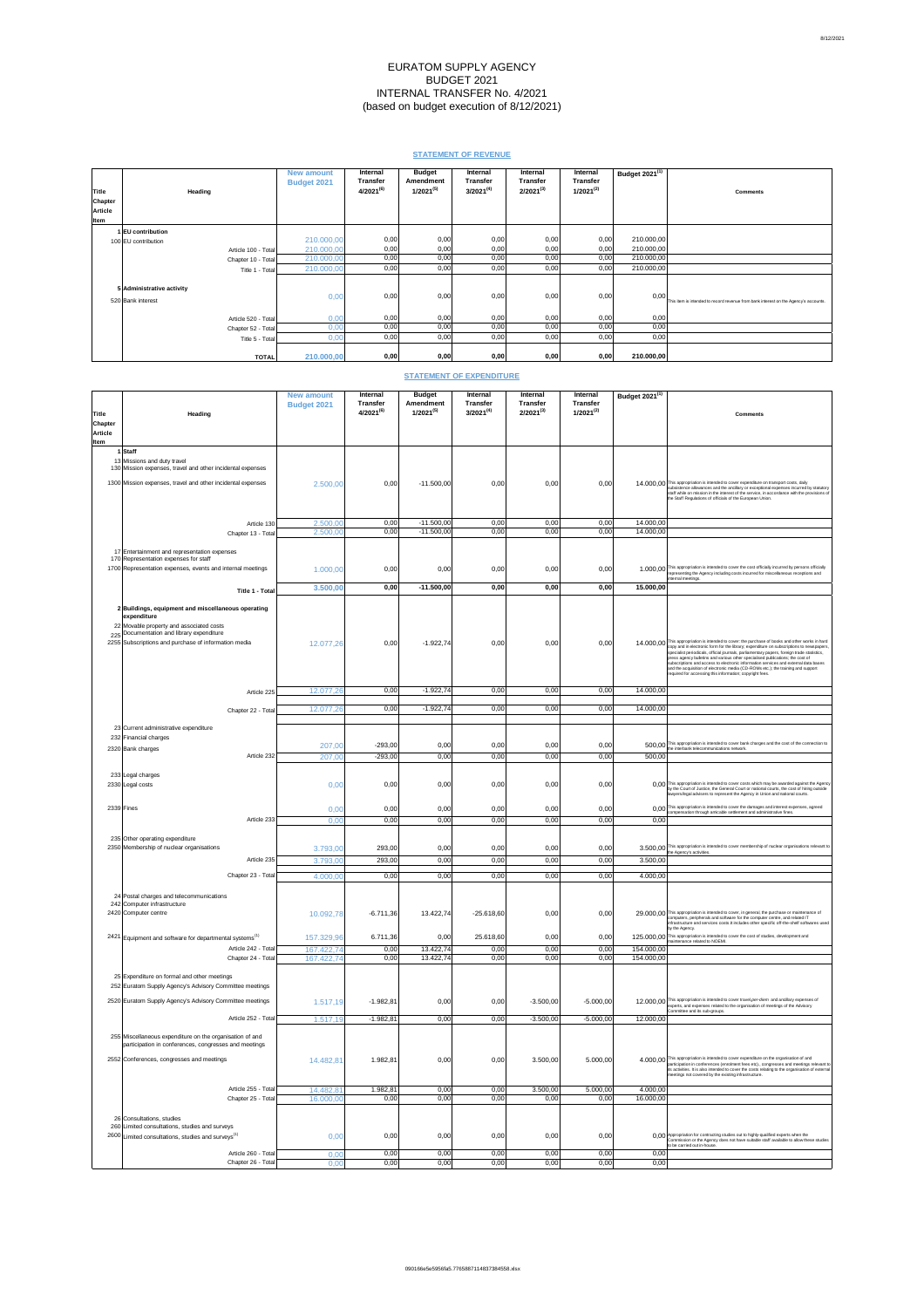# EURATOM SUPPLY AGENCY BUDGET 2021 INTERNAL TRANSFER No. 4/2021 (based on budget execution of 8/12/2021)

| Title<br><b>Chapter</b><br>Article<br>Item | <b>Heading</b>                                                                                 | <b>New amount</b><br><b>Budget 2021</b> | <b>Internal</b><br><b>Transfer</b><br>$4/2021^{(6)}$ | <b>Budget</b><br><b>Amendment</b><br>$1/2021^{(5)}$ | <b>Internal</b><br><b>Transfer</b><br>$3/2021^{(4)}$ | <b>Internal</b><br><b>Transfer</b><br>$2/2021^{(3)}$ | <b>Internal</b><br><b>Transfer</b><br>$1/2021^{(2)}$ | <b>Budget 2021(1)</b> | <b>Comments</b>                                                                                                                                                                                                                                                                                                |
|--------------------------------------------|------------------------------------------------------------------------------------------------|-----------------------------------------|------------------------------------------------------|-----------------------------------------------------|------------------------------------------------------|------------------------------------------------------|------------------------------------------------------|-----------------------|----------------------------------------------------------------------------------------------------------------------------------------------------------------------------------------------------------------------------------------------------------------------------------------------------------------|
|                                            |                                                                                                |                                         |                                                      |                                                     |                                                      |                                                      |                                                      |                       |                                                                                                                                                                                                                                                                                                                |
|                                            | 27 Publication & Information                                                                   |                                         |                                                      |                                                     |                                                      |                                                      |                                                      |                       |                                                                                                                                                                                                                                                                                                                |
|                                            | 271 Publications                                                                               |                                         |                                                      |                                                     |                                                      |                                                      |                                                      |                       |                                                                                                                                                                                                                                                                                                                |
|                                            | 2710 Publications                                                                              | 2.881,67                                | $-1.118,33$                                          | 0,00                                                | 0,00                                                 | 0,00                                                 | 0,00                                                 |                       | 4.000,00 This appropriation is intended to cover the costs of publishing the Agency's annual<br>report and other publication activities (in paper or electronic form) directly linked to the<br>achievement of the objectives of the Agency.                                                                   |
|                                            | Article 271 - Total                                                                            | 2.881,67                                | $-1.118,33$                                          | 0,00                                                | 0,00                                                 | 0,00                                                 | 0,00                                                 | 4.000,00              |                                                                                                                                                                                                                                                                                                                |
|                                            | 272 Expenditure on information<br>2720 Expenditure on information and communication activities | 4.118,33                                | 1.118,33                                             | 0,00                                                | 0,00                                                 | 0,00                                                 | 0,00                                                 |                       | 3.000,00 This appropriation is intended to cover the costs on information and participation in<br>public events, multiplier activities (organisation of seminars, reception of groups of<br>visitors etc.) and communication activities directly linked to the achievement of the<br>objectives of the Agency. |
|                                            | Article 272 - Total                                                                            | 4.118,33                                | 1.118,33                                             | 0,00                                                | 0,00                                                 | 0,00                                                 | 0,00                                                 | 3.000,00              |                                                                                                                                                                                                                                                                                                                |
|                                            | Chapter 27 - Total                                                                             | 7.000,00                                | 0,00                                                 | 0,00                                                | 0,00                                                 | 0,00                                                 | 0,00                                                 | 7.000,00              |                                                                                                                                                                                                                                                                                                                |
|                                            | Title 2 - Total                                                                                | 206.500,00                              | 0,00                                                 | 11.500,00                                           | 0,00                                                 | 0,00                                                 | 0,00                                                 | 195.000,00            |                                                                                                                                                                                                                                                                                                                |
|                                            | <b>TOTAL</b>                                                                                   | 210.000,00                              | 0,00                                                 | 0,00                                                | 0,00                                                 | 0,00                                                 | 0,00                                                 | 210.000,00            |                                                                                                                                                                                                                                                                                                                |

 $(1)$  C(2020)8593/10.12.2020

 $(2)$  Based on budget execution of 22/7/2021.

 $^{(3)}$  Based on budget execution of 3/9/2021.

 $^{(4)}$  Based on budget execution of 17/11/2021.

 $^{(5}$  Transfers performed under the Budget Amendment No1/2021 (C(2021)8416/25.11.2021)

 $^{(6)}$  Based on budget execution of 8/12/2021.

090166e5e5956fa5.7765887114837384558.xlsx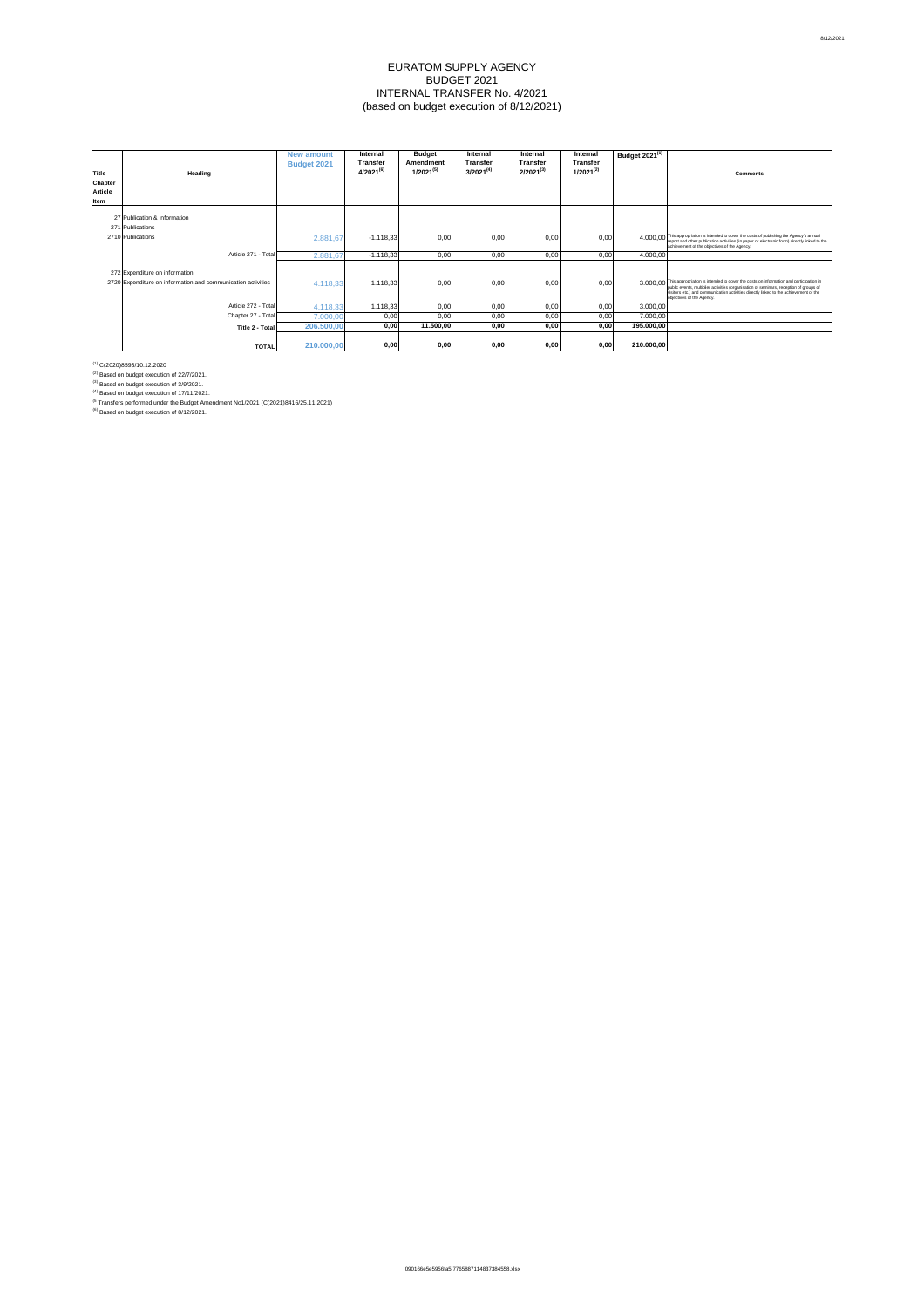

**Budget Year: 2021 / Official Budget Position: % / Fund Mgt Center: % / Financial Mgt Area: AAEU**

**C1**

| <b>Budget</b><br>line | <b>Official Budget Item Desc (Fr)</b> | Commit.<br>Approp.<br><b>Transact. Amnt.</b><br>(1) | <b>Executed</b><br><b>Commitment</b><br>Amnt.<br>(2) | $\frac{9}{6}$<br><b>Committed</b><br>(2/1) | <b>Credit Not</b><br><b>Used</b><br>$(1-2)$ | <b>Payment</b><br>Approp.<br><b>Transact. Amnt.</b><br>(3) | <b>Executed</b><br><b>Payment</b><br>Amnt.<br>(4) | % Paid<br>(4/3)    | <b>RAL</b><br>$(2-4)$ |
|-----------------------|---------------------------------------|-----------------------------------------------------|------------------------------------------------------|--------------------------------------------|---------------------------------------------|------------------------------------------------------------|---------------------------------------------------|--------------------|-----------------------|
| A-1300                | Mission expenses travel and other in  | 2,500.00                                            | 2,500.00                                             | 100.00 %                                   | 0.00                                        | 2,500.00                                                   | 2,290.81                                          | 91.63 %            | 209.19                |
|                       | <b>Total</b>                          | 2,500.00                                            | 2,500.00                                             |                                            | 0.00                                        | 2,500.00                                                   | 2,290.81                                          |                    | 209.19                |
| A-1700                | Representation expenses events an     | 1,000.00                                            | 696.00                                               | 69.60 %                                    | 304.00                                      | 1,000.00                                                   |                                                   |                    | 696.00                |
|                       | <b>Total</b>                          | 1,000.00                                            | 696.00                                               |                                            | 304.00                                      | 1,000.00                                                   |                                                   |                    | 696.00                |
| A-2255                | Subscriptions and purchase of infor   | 12,077.26                                           | 12,077.26                                            | 100.00 %                                   | 0.00                                        | 12,077.26                                                  |                                                   | 12,077.26 100.00 % | 0.00                  |
|                       | <b>Total</b>                          | 12,077.26                                           | 12,077.26                                            |                                            | 0.00                                        | 12,077.26                                                  | 12,077.26                                         |                    | 0.00                  |
| A-2320                | <b>Bank charges</b>                   | 500.00                                              | 207.00                                               | 41.40 %                                    | 293.00                                      | 500.00                                                     | 107.00                                            | 21.40 %            | 100.00                |
|                       | <b>Total</b>                          | 500.00                                              | 207.00                                               |                                            | 293.00                                      | 500.00                                                     | 107.00                                            |                    | 100.00                |
| A-2350                | Membership of nuclear organisation    | 3,500.00                                            | 2,985.71                                             | 85.31 %                                    | 514.29                                      | 3,500.00                                                   | 785.71                                            | 22.45 %            | 2,200.00              |
|                       | <b>Total</b>                          | 3,500.00                                            | 2,985.71                                             |                                            | 514.29                                      | 3,500.00                                                   | 785.71                                            |                    | 2,200.00              |
| A-2420                | Computer centre                       | 16,804.14                                           | 3,972.65                                             | 23.64 %                                    | 12,831.49                                   | 16,804.14                                                  | 1,420.72                                          | 8.45 %             | 2,551.93              |
| A-2421                | Equipment and software for departm    | 150,618.60                                          | 150,618.60                                           | 100.00 %                                   | 0.00                                        | 150,618.60                                                 | 52,179.96                                         | 34.64 %            | 98,438.64             |
|                       | Total                                 | 167,422.74                                          | 154,591.25                                           |                                            | 12,831.49                                   | 167,422.74                                                 | 53,600.68                                         |                    | 100,990.57            |
| A-2520                | Euratom Supply Agency's Advisory      | 3,500.00                                            | 1,517.19                                             | 43.35 %                                    | 1,982.81                                    | 3,500.00                                                   | 1,517.19                                          | 43.35 %            | 0.00                  |
|                       | <b>Total</b>                          | 3,500.00                                            | 1,517.19                                             |                                            | 1,982.81                                    | 3,500.00                                                   | 1,517.19                                          |                    | 0.00                  |
| A-2552                | Conferences congresses and meetin     | 12,500.00                                           | 12,050.94                                            | 96.41%                                     | 449.06                                      | 12,500.00                                                  | 4,050.94                                          | 32.41 %            | 8,000.00              |
|                       | <b>Total</b>                          | 12,500.00                                           | 12,050.94                                            |                                            | 449.06                                      | 12,500.00                                                  | 4,050.94                                          |                    | 8,000.00              |
| A-2710                | Publications                          | 4,000.00                                            | 2,881.67                                             | 72.04 %                                    | 1,118.33                                    | 4,000.00                                                   | 689.67                                            | 17.24 %            | 2,192.00              |
|                       | <b>Total</b>                          | 4,000.00                                            | 2,881.67                                             |                                            | 1,118.33                                    | 4,000.00                                                   | 689.67                                            |                    | 2,192.00              |
| A-2720                | Expenditure on information and com    | 3,000.00                                            | 3,000.00                                             | 100.00 %                                   | 0.00                                        | 3,000.00                                                   |                                                   | 3,000.00 100.00 %  | 0.00                  |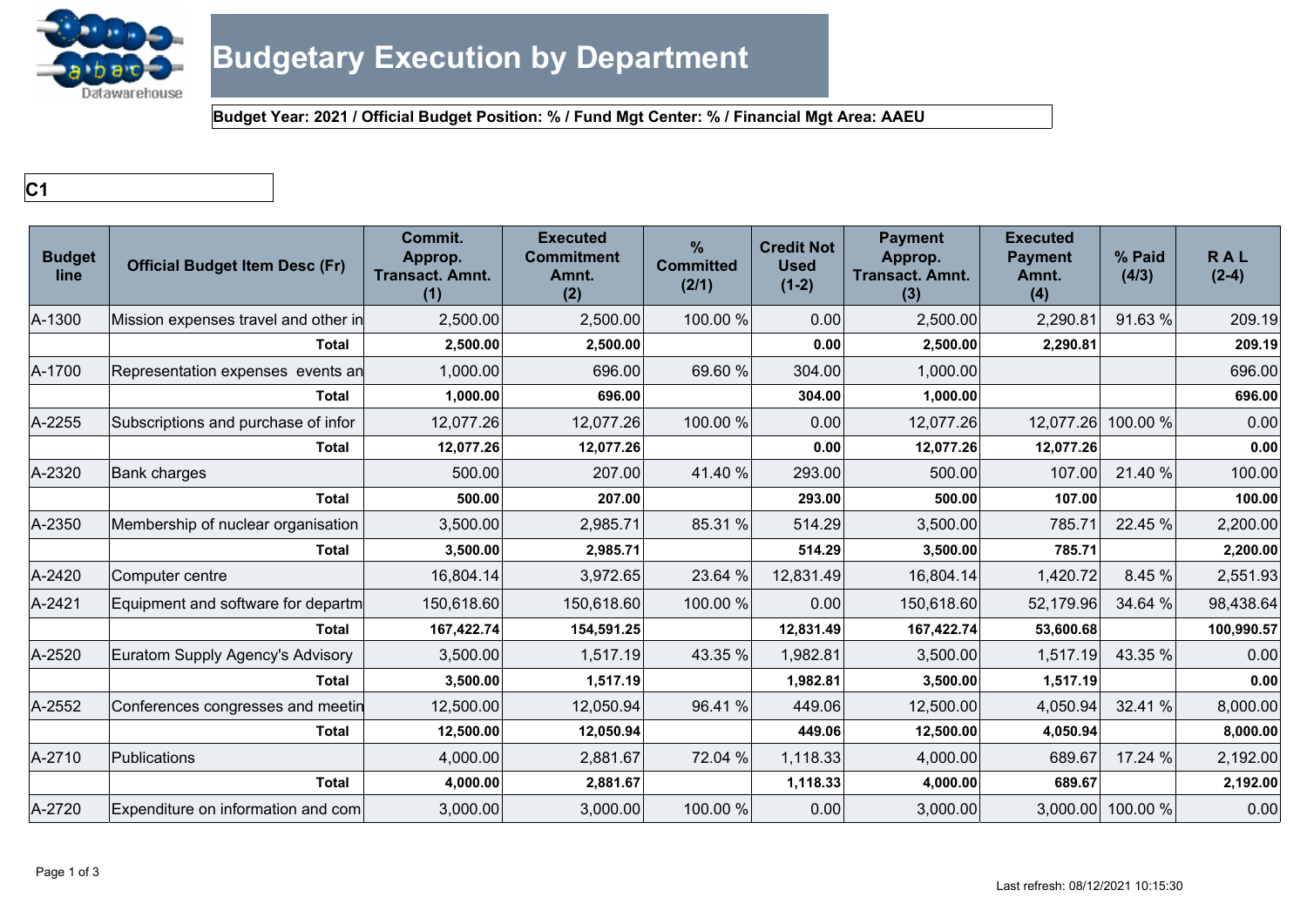

**Budget Year: 2021 / Official Budget Position: % / Fund Mgt Center: % / Financial Mgt Area: AAEU**

| <b>Budget</b><br>line | <b>Official Budget Item Desc (Fr)</b> | Commit.<br>Approp.<br><b>Transact. Amnt.</b><br>(1) | <b>Executed</b><br>Commitment<br>Amnt.<br>(2) | %<br><b>Committed</b><br>(2/1) | <b>Credit Not</b><br><b>Used</b><br>$(1-2)$ | <b>Payment</b><br>Approp.<br>Transact. Amnt. | <b>Executed</b><br><b>Pavment</b><br>Amnt.<br>(4) | % Paid<br>(4/3) | RAL<br>$(2-4)$ |
|-----------------------|---------------------------------------|-----------------------------------------------------|-----------------------------------------------|--------------------------------|---------------------------------------------|----------------------------------------------|---------------------------------------------------|-----------------|----------------|
|                       | <b>Total</b>                          | 3.000.00                                            | 3.000.00                                      |                                | 0.00                                        | 3.000.00                                     | 3.000.00                                          |                 | 0.00           |
|                       |                                       | 210,000.00                                          | 192.507.02                                    | 91.67 %                        | 17492.98                                    | 210,000,00                                   | 78.119.26                                         | 37.20 %         | 114,387.76     |

# **C8**

| <b>Budget</b><br>line | <b>Official Budget Item Desc (Fr)</b> | Commit.<br>Approp.<br><b>Transact. Amnt.</b><br>(1) | <b>Executed</b><br><b>Commitment</b><br>Amnt.<br>(2) | $\frac{9}{6}$<br><b>Committed</b><br>(2/1) | <b>Credit Not</b><br><b>Used</b><br>$(1-2)$ | <b>Payment</b><br>Approp.<br><b>Transact. Amnt.</b><br>(3) | <b>Executed</b><br><b>Payment</b><br>Amnt.<br>(4) | % Paid<br>(4/3) | <b>RAL</b><br>$(2-4)$ |
|-----------------------|---------------------------------------|-----------------------------------------------------|------------------------------------------------------|--------------------------------------------|---------------------------------------------|------------------------------------------------------------|---------------------------------------------------|-----------------|-----------------------|
| A-1300                | Mission expenses travel and other in  | 133.45                                              | 51.00                                                | 38.22 %                                    | 82.45                                       | 133.45                                                     | 51.00                                             | 38.22 %         | 0.00                  |
|                       | Total                                 | 133.45                                              | 51.00                                                |                                            | 82.45                                       | 133.45                                                     | 51.00                                             |                 | 0.00                  |
| A-2320                | <b>Bank charges</b>                   | 393.00                                              | 14.77                                                | 3.76 %                                     | 378.23                                      | 393.00                                                     | 14.77                                             | 3.76 %          | 0.00                  |
|                       | Total                                 | 393.00                                              | 14.77                                                |                                            | 378.23                                      | 393.00                                                     | 14.77                                             |                 | 0.00                  |
| A-2420                | Computer centre                       | 166,238.03                                          | 165,594.33                                           | 99.61 %                                    | 643.70                                      | 166,238.03                                                 | 152,678.33                                        | 91.84 %         | 12,916.00             |
|                       | <b>Total</b>                          | 166,238.03                                          | 165,594.33                                           |                                            | 643.70                                      | 166,238.03                                                 | 152,678.33                                        |                 | 12,916.00             |
| A-2552                | Conferences congresses and meetin     | 112.73                                              | 106.67                                               | 94.62 %                                    | 6.06                                        | 112.73                                                     | 106.67                                            | 94.62 %         | 0.00                  |
|                       | Total                                 | 112.73                                              | 106.67                                               |                                            | 6.06                                        | 112.73                                                     | 106.67                                            |                 | 0.00                  |
| A-2710                | <b>Publications</b>                   | 5,447.45                                            | 5,309.12                                             | 97.46 %                                    | 138.33                                      | 5,447.45                                                   | 5,309.12                                          | 97.46 %         | 0.00                  |
|                       | Total                                 | 5,447.45                                            | 5,309.12                                             |                                            | 138.33                                      | 5,447.45                                                   | 5,309.12                                          |                 | 0.00                  |
| A-2720                | Expenditure on information and com    | 5,254.01                                            | 5,254.01                                             | 100.00 %                                   | 0.00                                        | 5,254.01                                                   | 5,254.01                                          | 100.00 %        | 0.00                  |
|                       | Total                                 | 5,254.01                                            | 5,254.01                                             |                                            | 0.00                                        | 5,254.01                                                   | 5,254.01                                          |                 | 0.00                  |